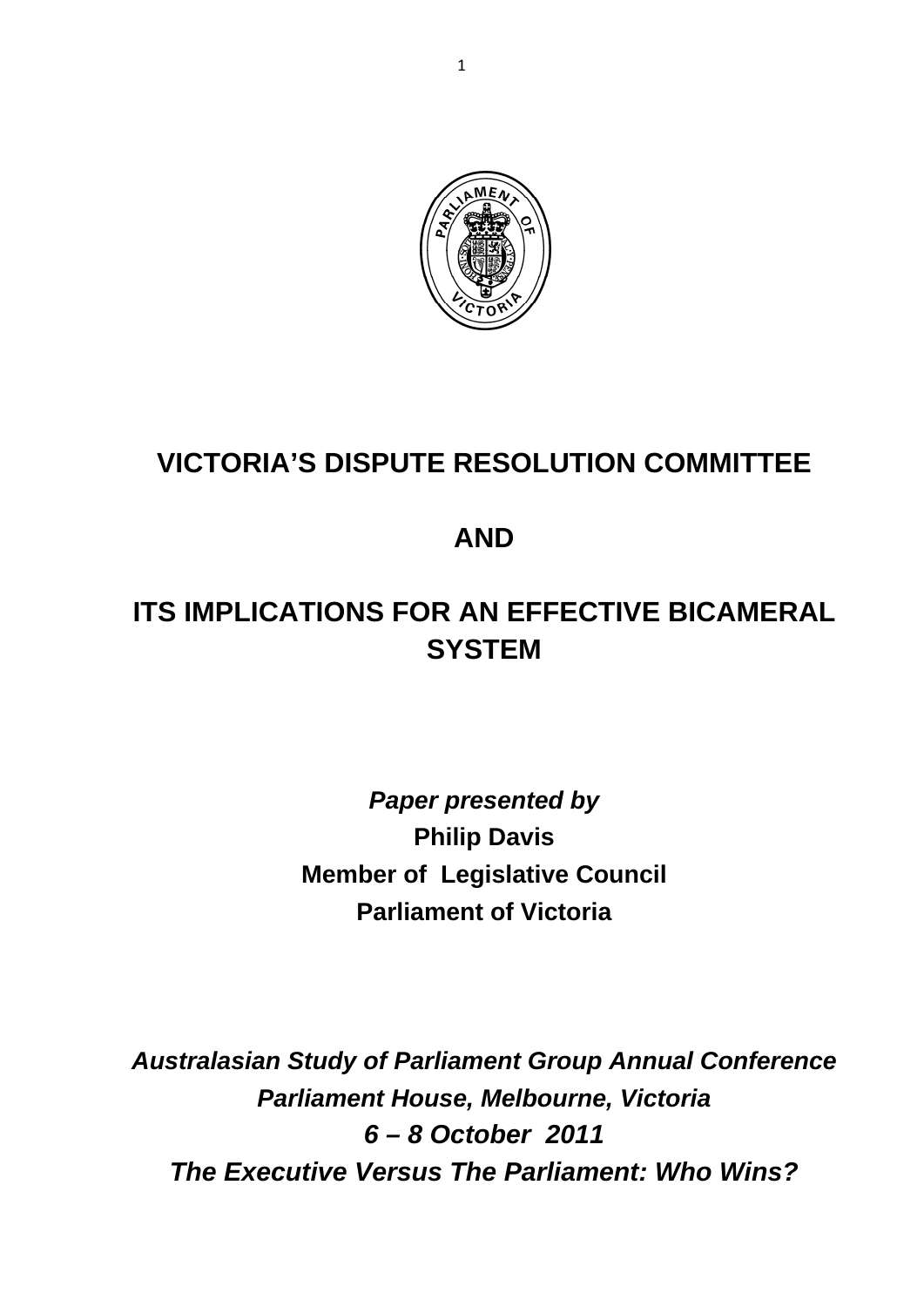## **VICTORIA'S DISPUTE RESOLUTION COMMITTEE AND ITS IMPLICATIONS FOR AN EFFECTIVE BICAMERAL SYSTEM MUZZLING VICTORIA'S UPPER HOUSE?**

As a result of the constitutional reforms of 2003, the Victorian Parliament now fails to meet the most basic tests expected of all Commonwealth Nations including developing countries.

In 2003, Commonwealth Heads of Government fully endorsed the Latimer House principles on governance relating to accountability and the relationship between the three branches of government, of which Secretary‐General of the Commonwealth Don McKinnon said:

"I have stated earlier that the Commonwealth commitment to democratic principles is more than rhetoric since it seeks to ensure that all of a country's democratic institutions reinforce one another. These institutions, whether legislative, judicial or executive, must always have the confidence of their people in that they must be transparent in their deliberations and accountable for their decisions." <sup>1</sup>

The introduction of a new procedure to manage the legislative process in the Victorian Parliament which deals with disputes between the two houses has led to questions arising about the relevance of the Upper House in its capacity to properly hold the executive to account. The procedures which were not tested until 2009 and are unlikely to be tested again before 2014, depending on the fixed term election result, taken with surprising rulings by the Speaker of the Legislative Assembly in the 56<sup>th</sup> Parliament have significantly restrained the capacity of the Council to function as an independent legislative chamber. In particular, the rulings of the Speaker appeared to serve the will of the executive in a manner which has effectively overturned the basic understanding of the equal but independent roles of chambers in a bicameral system. That is , the effect of these matters taken together have denied the legislative authority of the Victorian Upper House, to the extent that it is apparent that the executive can be now be confident that virtually any legislative proposal will receive royal assent. Further, the electors and more than 90% of all parliamentarians will be left in the dark, as any discussion or negotiation within the Dispute Resolution Committee, a joint committee of the two houses, will be secret, as the committee will meet in private and other than a take it or leave it recommendation, provided in a report to the houses, there will be no discussion about the details of the negotiations within the committee.

The Dispute Resolution Committee was established as part of the raft of changes to the Constitution Act 1975 by amendments moved early in 2003, when the Victorian Parliament passed changes that amended Parliamentary terms, the number of members, and the electoral system, including establishing a proportional representation in the Upper House. The Dispute Resolution Committee, was formed to resolve 'disputes concerning the passage of legislation between the Legislative Assembly and the Legislative Council'.<sup>2</sup>

<u> 1989 - Andrea Brand, Amerikaansk politiker (</u>

 $1$  Commonwealth Principles on the Accountability of and the Relationship Between the Three Branches of Government, as agreed by Law Ministers and endorsed by the Commonwealth Heads of Government Meeting, Abuju, Nigeria, 2003, Introduction excerpt , H.E.Rt Hon. Don McKinnon, Commonwealth Secretary-General pp1,2

<sup>2</sup> Constitution Commission, *A House for Our Future*, Constitution Commission, Melbourne, 2002, p. 57.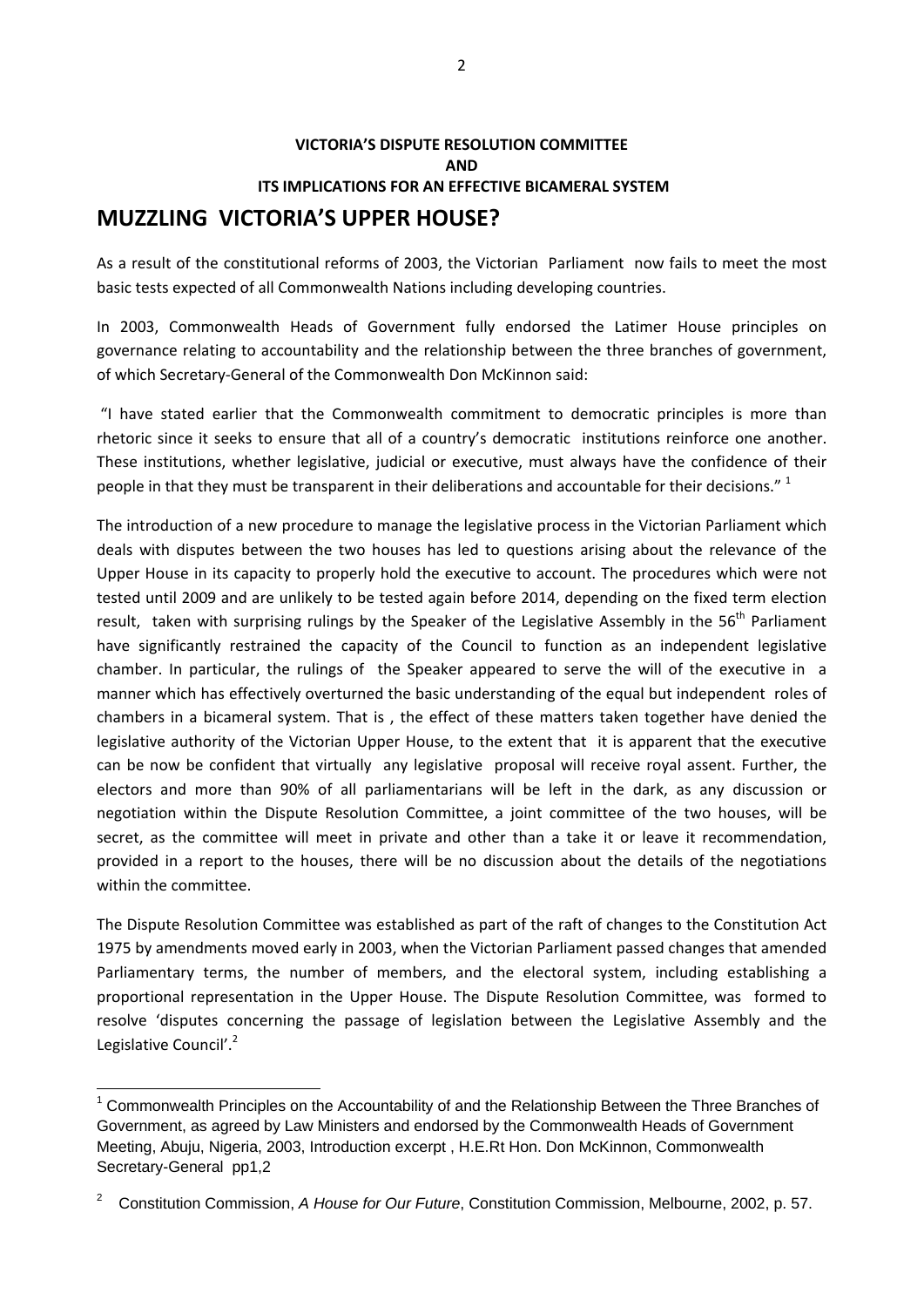This particular amendment was given little consideration during the parliamentary proceedings, as presumably most Members thought it was of less account than the more substantive reforms to the electoral system, number of members and fixed four year terms. However, the underlying assumption seemed to be that this was just reinstating a formal mechanism reflecting the earlier arrangements relating to managers conferences which have fallen into disuse, but were taken to be given a new life under the new constitutional arrangements.

The other changes were much more in focus and it is likely this was because these changes were indeed the most significant reforms since the passage of the Victorian Constitution through the House of Commons in 1855. $3$ 

It must be noted that the Constitutional Commission, in its consideration, concluded that the Committee of Managers, which had fallen into disuse, was a viable mechanism to resolve disputes or deadlocks on particular Bills between the Houses. It was a solution which was proposed in recognition of the inevitability that future parliaments would comprise of diverse parliamentary representation elected under the new arrangements. So therefore, establishing the Dispute Resolution Committee was a recommendation by the Commission to ensure that any dispute on a bill between houses could be resolved outside the chambers, avoiding the potential for bills to pass endlessly back and forward between houses. In the event that no agreement could be achieved in terms of resolving a dispute, then a dissolution mechanism was proposed similar to other Australian Parliaments, allowing the Premier to advise the Governor to dissolve both houses, so that an early election could be achieved, but notwithstanding, a bill which has become a deadlocked bill, a solution having failed to be reached by the Dispute Resolution Committee, which was acceptable to both houses would be able to be put to a joint sitting of the Parliament following an election, whether or not an early election were obtained.

#### **THE DISPUTE RESOLUTION COMMITTEE PROCESS**

The provisions of a Dispute Resolution Committee contained in s65B attached, *Appendix 1,* set our clearly that the Committee will comprise of 12 members, of whom seven will be appointed by the Assembly, five by the Council, and the Chair will have a casting vote. The effect of this is that the Executive will have control of the Committee. The Committee meets in private, but otherwise determines its own rules of procedure, and the outcome of deliberations remain private and a resolution, once achieved, must be tabled in both chambers of parliament on the first available sitting day. That resolution should advise of the course of action to be taken to resolve the dispute, being to pass the Bill unamended, suggest amendments, or suggest that the bill not be proceeded with. If either house fails to give effect to the resolution, the bill becomes known then as a deadlocked bill, and it may become the trigger for the Premier to seek to dissolve the parliament, nevertheless, that deadlocked bill may be considered at a joint sitting of the parliament after an election, whether it be by way of a dissolution or a general election. In other words, the bill can be stored up if required, that is, if required by the Premier, which gives the Premier significant leverage potentially over the parliament, and it remains an underlying threat to the members of the Upper House to be compliant with the will of the government.

 3 Costar, B., 'Reformed Bicameralism', in Aroney, N., Prasser, S., & Nethercote, J., eds. Restraining Elective Dictatorship, University of Western Australia Press, Crawley WA, 2008, p. 196.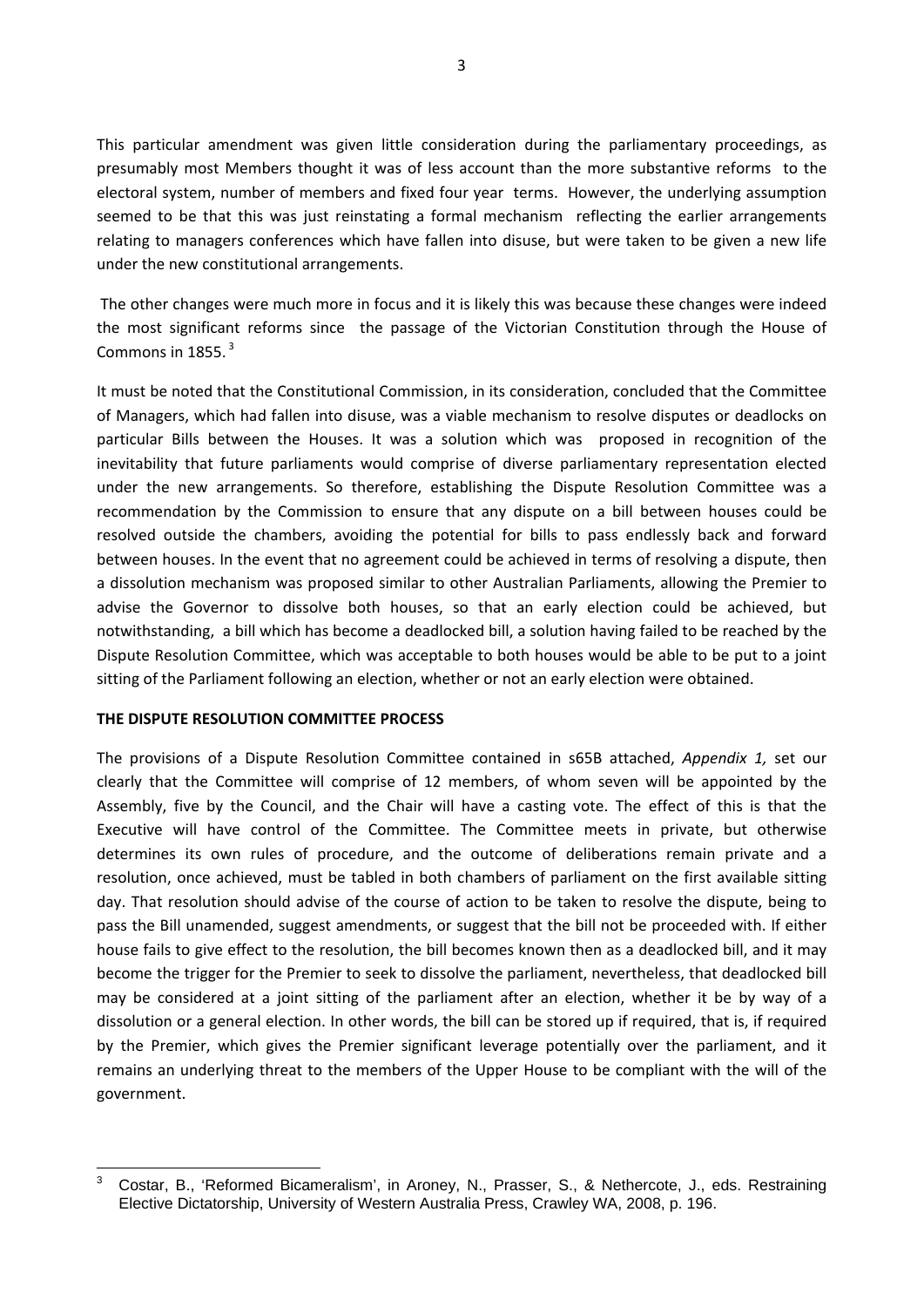## *Issues that have arisen regarding the operation of the Dispute Resolution Committee*

In the 56<sup>th</sup> Parliament (2006-10), the Committee was used on three occasions. The procedures followed by the Committee on these occasions have exposed a number of major concerns with the operation of the Committee.

### **DEFEATED BILLS**

Three bills were referred to the Council from the Assembly, which in turn were defeated by the Council, however, the Assembly insisted on returning them to the Council by reference to the Dispute Resolution Committee.

The bills in turn were:

- The Planning Legislation Amendment Bill 2009, defeated in the Council on  $11<sup>th</sup>$  June 2009,
- The Planning and Environment Amendment Growth Areas Infrastructure Contribution Bill 2009, defeated in the Council on 23<sup>rd</sup> February 2010, and
- The Transport Legislation Amendment Ports Integration Bill 2010, defeated in the Council on 22<sup>nd</sup> June 2010.

Without elaborating on the detail of the referrals and consideration of recommendations by the Dispute Resolution Committee, it suffices to say that the Assembly insisted upon the re-presentation of the Bills in essentially the same form as the Bills which had been defeated in the Council.

The Speaker made her own position clear in a Conference Paper in 2010. It is best for her words to speak for themselves.

## **"DISPUTING THE DISPUTE RESOLUTION PROCESS – CHALLENGES FACING THE SPEAKER"**

"In July 2009"…….."an attempt was made to move a motion referring the Planning Legislation Amendment Bill 2009 to the Committee."

"The Bill had passed the Assembly earlier in the year but the second reading had been defeated by the Council in June.

This time, as soon as the motion to refer the Bill to the Committee was called on, and before the Leader of the House even had a chance to move the motion, a point of order was taken. The Opposition argued that the motion was incompetent because the bill it sought to refer to the Committee no longer existed. The arguments put forward to support this claim included:

- The Bill had been defeated and was therefore dead.
- The Bill was not on the notice paper of either House.
- The meaning of a bill is 'The draft of an act of Parliament submitted to the legislature for discussion and adoption as an "act"'. One of the Houses had refused to adopt the Bill and therefore it was finished.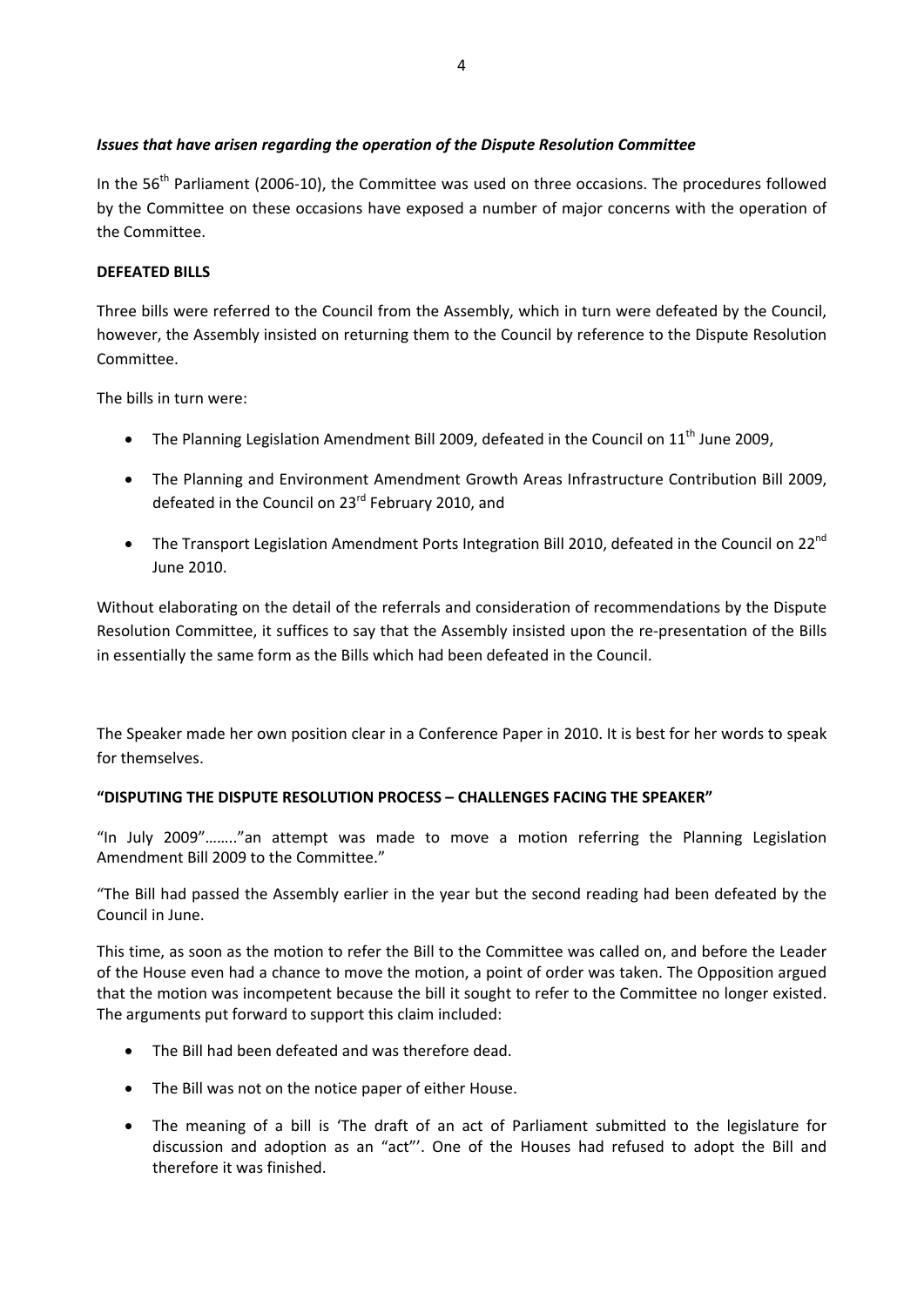- The Premier had remarked that the Government planned to reintroduce the Bill unaltered, thereby admitting that the Bill no longer existed. The argument claimed that, as the Premier could not reintroduce the same Bill due to the same question rule, he was attempting to use the dispute resolution process.
- A comparison with the Australian Constitution leads to the conclusion that the definition of a disputed bill in Victoria was not intended to include a defeated bill. The 'disagreement between the Houses' provisions of the Australian Constitution (s57) specifically refer to the Senate *rejecting* a proposed law. The omission of similar language in the Victorian provisions – no reference is made to a defeated bill – must therefore mean that there is a difference and the definition of disputed bill does not include a defeated bill.
- The authorities of the Parliament do not canvass the concept of a defeated Bill and, in particular, the revival of a bill once it has been defeated. The *Constitution Act 1975* does not include the term defeated bill or any similar term. The standing orders to not contemplate the notion of a defeated bill. Finally, there are no Speakers' rulings about how bills may be revived once they have been defeated; rather the rulings are about reintroducing bills and when this may happen."

"Two weeks later, in the next sitting week, I gave my ruling."

"I ruled that the Planning Legislation Amendment Bill 2009 was still a bill and therefore was not precluded from being a disputed bill. I felt that rejection of a bill by an upper house was not necessarily fatal to its progress:

- *Odgers'* states that 'A bill can be revived at any stage and its consideration resumed by the Senate even if it has been negatived at any stage'.
- The *Parliament Act 1991* of the Westminster Parliament established procedures which are available to the House of Commons should the House of Lords reject a bill. The procedures provide for such a bill to be presented for royal assent despite its rejection by the House of Lords.
- The Victorian Constitution includes a process whereby the failure of the Council to pass an appropriation bill does not lead to the extinction of the bill. Section 65(5) sets out the circumstances where a bill remains a bill and can be presented for royal assent, even though the Council has rejected it.

I also ruled that a bill can exist even if it is not on the notice paper of either House – it could be that the bill is being transmitted between Houses."

"My ruling having been given and the Bill called on, the Opposition immediately took another point of order."

" This time the arguments were wide ranging but still proposed that the Bill could not be competently referred to the Committee. The issues raised included:

 There was no dispute between the Houses. The Planning Legislation Amendment Bill 2009 was only considered by each House once. When the constitutional changes were made the Minister for Finance indicated that the procedures would only be used when there was a genuine dispute between the Houses. Dispute resolution systems throughout the Westminster system involve the concept of a bill bouncing between the Houses over a long period of time giving both Houses an opportunity to revisit and perhaps modify their decisions before the dispute mechanisms come into play. This did not happen with the bill in question.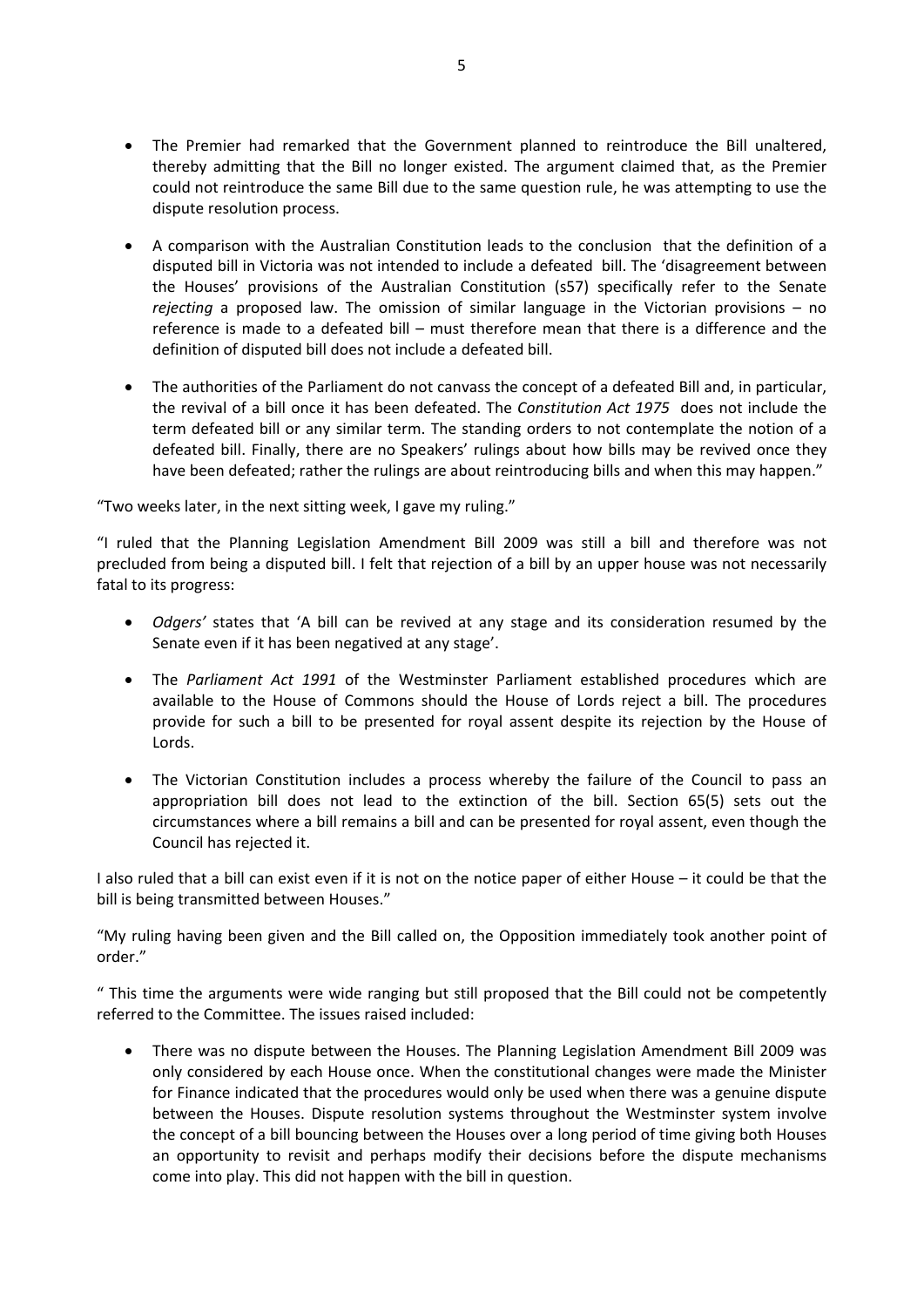- Nor was there a dispute between the parties, even though the Bill had been rejected in the Council. Usually when there is a dispute about a bill it becomes the subject of ongoing and substantial discussions and remains on the notice paper until the dispute can be resolved.
- The definition of a disputed bill in the Constitution refers to the bill having been received by the Council not less than two months before the end of the session. There was some argument over the definition of the word session and whether or not the Bill had been transmitted and received within the session.
- A comparison was made with the provisions in the Constitution that deal with the passage of the appropriation bill. That section (s 65(4)(a)) refers to when the Council 'rejects or fails to pass' the appropriation bill. It specifically includes the rejection of a bill. The definition of a disputed bill, on the other hand, only states 'not been passed by the Council'. The absence of the word 'rejects' in the definition of disputed bill should be taken to mean that it is not intended to include a defeated bill.
- The *Interpretation if Legislation Act 1985,* which sets out the principles and aids to interpretation, states that interpretation should be based on a construction that would promote the purpose or object underlying the Act. The purpose of the constitution reforms was to have fixed four-year terms unless extraordinary circumstances exist. These circumstances do not exist as there isn't genuine dispute."

"I did not uphold the point or order. I considered that the Planning Legislation Amendment Bill 2009 met the definition of a disputed bill under the Constitution, which is all that is required for a bill to be referred."<sup>4</sup>

The following year the President of the Legislative Council in the  $57<sup>th</sup>$  Parliament made a significant contribution reflecting the Council's concern. Again, his Conference Paper speaks for itself.

## **"VICTORIA'S DISPUTE RESOLUTION COMMITTEE ‐** *Referral of defeated Bills to the Committee"*

"The Committee met for the first time in 2009 and has been used twice since. On each occasion the Committee has been used, it has been for the consideration of bills that have been defeated in the Legislative Council. This is a deeply concerning development and contradicts the principles that underpin the Westminster system. A basic function of a bi‐cameral Parliament is the ability of the democratically elected Upper House to reject prospective legislation. This basic function has now been compromised.

In June 2009 the Legislative Council defeated the Planning Legislation Amendment Bill 2009, a bill that would create new committees comprised of state and local government representatives to make decisions on the issue of planning permits. The Opposition and Greens parties joined forces in the Council to defeat the bill at the second reading stage, both taking issue with the power over planning decisions being taken away from local government. The following month, the Legislative Assembly passed a motion to refer the Bill to the Dispute Resolution Committee, despite the bill being considered by most to be 'defeated'.

<sup>&</sup>lt;u>4</u><br><sup>4</sup> 41<sup>st</sup> Conference of Presiding Officers and Clerks of Australia and the Pacific, Darwin, Wednesday 7 July 2010, "Disputing the Dispute Resolution Process – Challenges Facing the Speaker" - paper presented by Hon Jenny Lindell, MP, Speaker of the Legislative Assembly, Parliament of Victoria.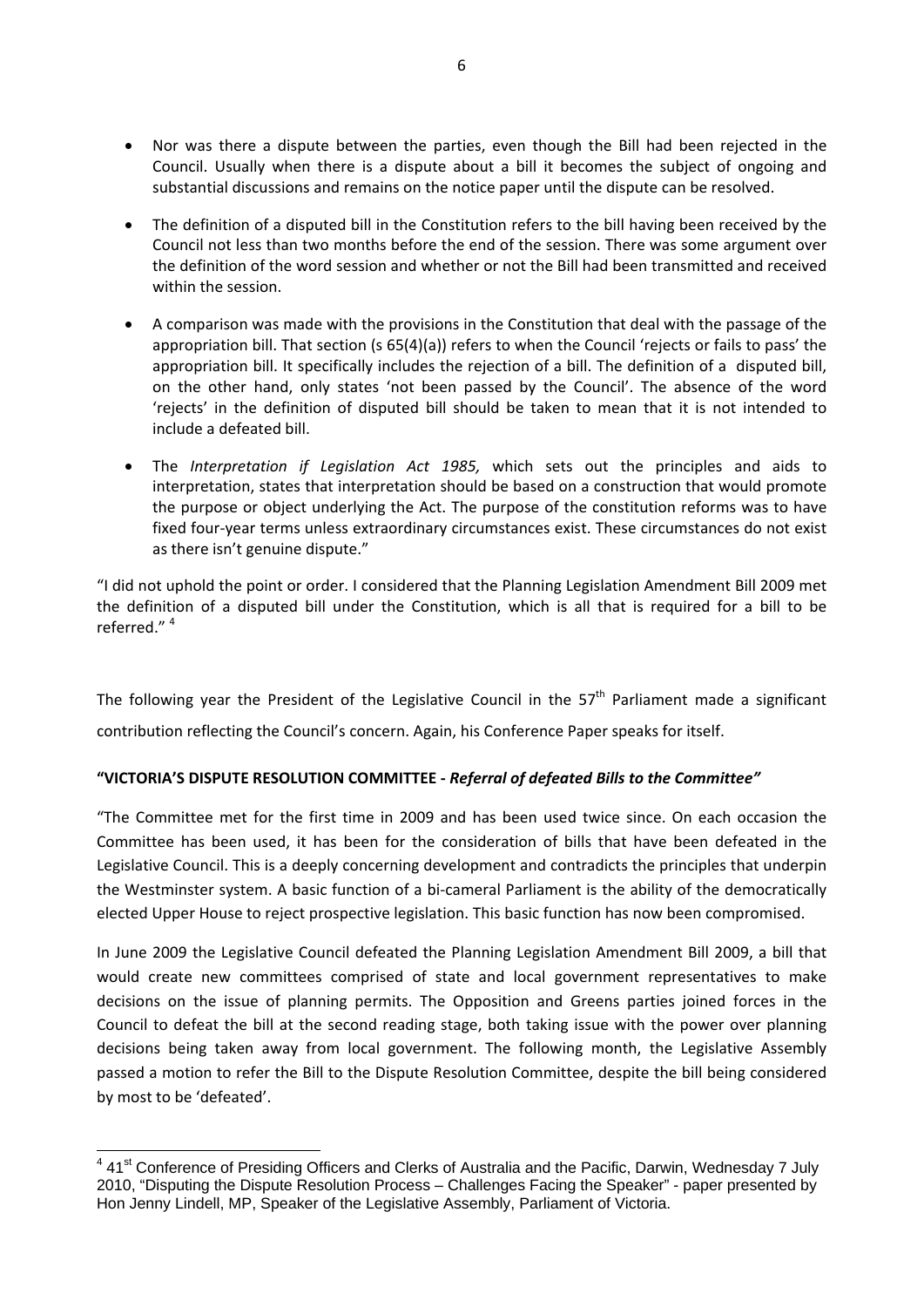Debate in both Houses throughout this process became heated at times and highlighted the Governments defence of the dispute resolution process, and the staunch opposition to it by non-Government parties. The two opposing views held by each side appeared to be that on the one hand, the committee functioned and adhered to the provisions relating to it in the *Constitution Act 1975*, but on the other hand, that the Bill in question had been defeated, and therefore no longer existed and could not be referred to the Committee.

This highlighted one of the main issues at the centre of the argument surrounding the operation of the Dispute Resolution Committee in Victoria, the term 'disputed bill'. The *Constitution Act 1975* gives the term an ambiguous definition, principally a bill that "has not passed the Council" within the required timeframe. Controversially, this wording does not explicitly exclude defeated bills from being referred to the Dispute Resolution Committee.

In light of the ambiguities posed by the definition of a 'disputed bill', the question can also be asked, what then is a defeated bill? What constitutes a defeated bill is not stipulated in the *Constitution Act 1975*, nor is it outlined in the Standing Orders of either House of Parliament. Traditionally it has been widely held that a defeated bill is a bill defeated in either house of parliament. Questions have been raised concerning whether or not a bill that has been defeated ceases to exist. And if the defeat of a bill in one House is not fatal to the progress of a bill, what is. Under new interpretations of what constitutes a defeated bill, traditional understandings of what a defeated bill is may no longer be accurate.

A Member of the Legislative Assembly called upon the Speaker to make a ruling in relation to the validity of the process of referring the Bill in question to the Committee. Numerous Members had raised concerns, questioning whether the bill, having been defeated, was actually in dispute and therefore if it could be referred to the Committee, another Member noting that the Bill did not appear on either Houses Notice Papers, evidence that the Bill no longer existed. It was also noted that the Bill had only been considered by each House once. A few Members pointed out in the parliamentary debates that they thought the term 'disputed bill' would refer to a bill that had been bouncing back and forth between the two Houses in an attempt to pass it. This Bill had simply been defeated.

The Speaker informed the House that she had not been persuaded there was any reason why the Bill in question should not have been referred to the Committee. To support her decision, she noted that a Bill not listed on the Notice Paper does not in itself signify that the Bill no longer exists, sighting an earlier example in the Victorian Parliament in which a Bill passed the Legislative Council with amendments, however the message was not provided to the Legislative Assembly before the House rose on that day and as a consequence the Bill did not appear on the Notice Paper of either House, a tenuous example at best.

More significantly however, the Speaker defended the ability of the Assembly to revive a bill that had been defeated, sighting a practice in the Australian Senate in which a Bill can be revived after having been defeated, through the passing of a motion in the Senate. It should be noted however that this procedure as used in the Senate allows only the Senate to revive Bills that it itself has defeated. There is no practice that allows the House of Representative to revive Bills that have been defeated in the Senate, which would be more comparable to what the Legislative Assembly was doing.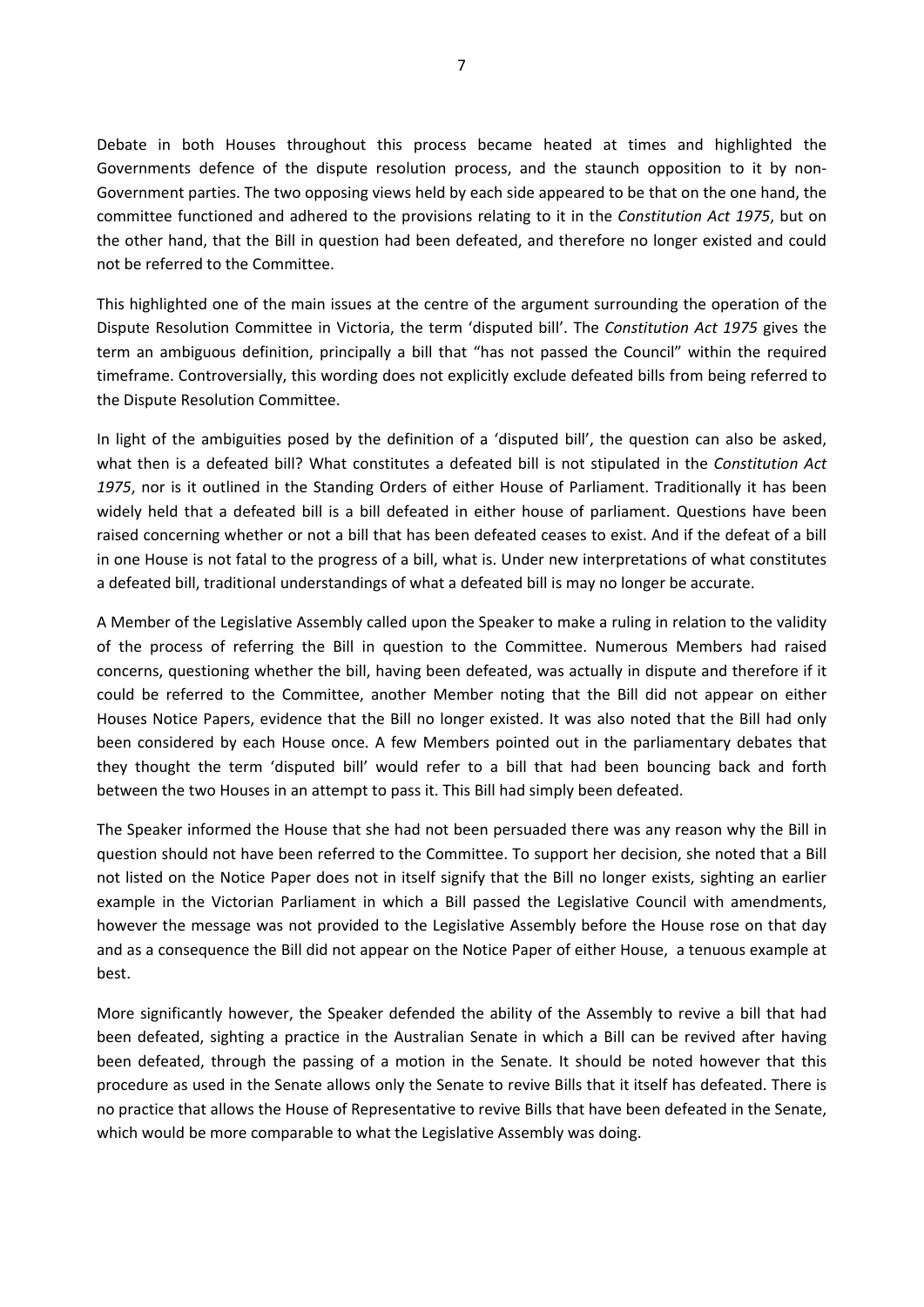The Speaker also made reference to the *Parliament Act 1911* of the Westminster Parliament which allows the House of Commons to provide a Bill for royal assent regardless of it having been defeated by the House of Lords. This, she determined, was evidence that the defeat of a Bill in one house is not necessarily fatal to its progress. Of course though the Speaker failed to mention or comprehend that the relationship between the two Houses of Parliament in the United Kingdom are dramatically different from the two Houses in Australian bicameral parliaments, who retain equal powers to consider and pass legislation, with the exception of appropriation Bills. The powers of the House of Lords are substantially different to the powers of the Victorian Legislative Council, therefore it is problematical to compare the two.

Finally, the Speaker referred to section 65 of the Victorian *Constitution Act 1975* which details that an annual appropriation bill can be provided for royal assent, regardless of it having been passed by the Legislative Council or not. The Speaker noted that the failure of an annual appropriation bill to pass the Legislative Council does not lead to the extinction of the bill, and therefore the bill remains a bill despite its failure to pass both houses. This was a final desperate attempt to justify the process the Government was proceeding with. It is well known that an annual appropriation bill is a specific and distinct type of bill that is constitutionally recognised in Victoria, it is incongruous to try and compare it with other types of legislation.

With these three pieces of evidence in mind, the Speaker claimed she had not been convinced that the defeat of the bill in the Upper House meant that the bill no longer existed, and therefore considered it a suitable bill to be referred to the Dispute Resolution Committee.

Clearly this situation demonstrates the fulfilled potential of the lower house for this system to be abused and stifle debate, furthermore in the future it is entirely possible to see a situation where a government could manipulate this process as an election trigger for a double dissolution election – not a hospitable situation for stable government, as this process is clearly open to manoeuvring and uncertainty. The issue here is was this 'disputed bill' reference in the Constitution a result of poor drafting or was it deliberately written that way for a government to elect to use it as a double dissolution trigger.

Upper and Lower Houses hold equal powers in bicameral parliaments in Australia. Although the Assembly is clearly the House where Government is formed in Victoria, as in all bicameral parliaments, the Victorian Constitution provides no indication that this alone should assure passage of any Bill, with the exception of the Budget. The Dispute Resolution Committee however has expanded the power of the Legislative Assembly at the expense of the Legislative Council, and has undermined the ability of the Legislative Council to defeat legislation. "<sup>5</sup>

 5 42nd Conference of Presiding Officers and Clerks, Brisbane, Queensland, July 2011, "Victoria's Dispute Resolution Committee" - paper presented by Hon Bruce Atkinson, MLC, President of the Legislative Council, Parliament of Victoria.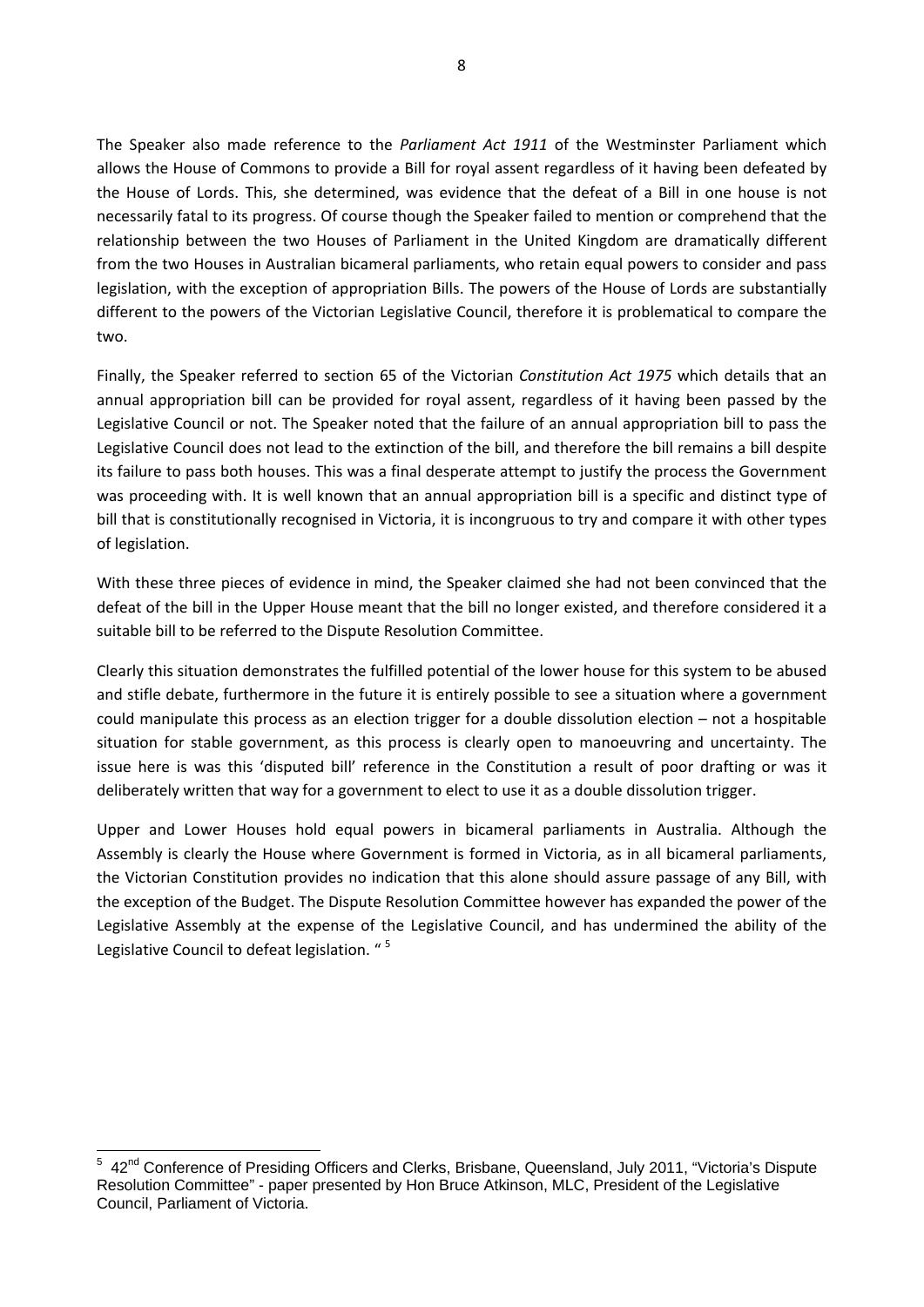#### **COMMITTEE MUST MEET IN PRIVATE**

A further major and obvious concern is the lack of transparency the Dispute Resolution Committee process affords. To require a committee to conduct its proceedings entirely behind closed doors, added with the fact committee members can't speak about the proceedings, is deeply troublesome in a parliament that is based on openness and transparency. To add to this, the 'resolutions' that are tabled offer no insight whatsoever into the proceedings of the committee. For vital legislation to be decided upon behind closed doors contradicts our history of accountable process and is offensive to our democratic principles.

Following the first use of the Committee in 2009, the non‐Government members raised these concerns in the Legislative Council, and the House ultimately agreed to the following motion:

That this House believes that as much of the proceedings of the Dispute Resolution Committee as possible should be conducted in a way that is transparent to both chambers of the Victorian Parliament and to the Victorian community and request that regular reports, including interim reports of the deliberations of the Committee, be made public.<sup>6</sup>

Ultimately, such a resolution has little effect due to the Constitutional requirement for the Committee to meet in private, nonetheless the concerns of Members is clear.<sup>7</sup>

#### **CONSTITUTION COMMISSION – TERMS OF REFERENCE AND RECOMMENDATIONS**

It is worthwhile noting that there is no consideration in the Terms of Reference, attached herewith, *Appendix 2*, requiring the Constitution Commission to propose any matter in relation to a restraint on legislative authority, other than reviewing powers in relation to Appropriation Bills, and of course, recommendations were made and implemented in relation to ensuring that the executive can obtain parliamentary approval for its appropriations. The capacity to refer a Bill to the Dispute Resolution Committee rests entirely with the Assembly, and it is important to note that the Council has no capacity to refer any Bill to the Dispute Resolution Committee, even Bills which are initiated in the Council.

It is clearly argued in Commission's report that while the creation of the Dispute Resolution Committee was significant, it was not deemed to be a mechanism by which the Executive should obtain and wrest legislative control from the Council.

<sup>6</sup> LC Minutes (Vic), no. 134, 2 September 2009, p. 781.

<sup>&</sup>lt;sup>7</sup> Victoria's Dispute Resolution Committee and Parliamentary Involvement in the Appointment of Independent Statutory Officers, 42<sup>nd</sup> Conference of Presiding Officers and Clerks Brisbane, Queensland July 2011, presented by Hon Bruce Atkinson MLC, President of the Legislative Council Parliament of Victoria pp 3,4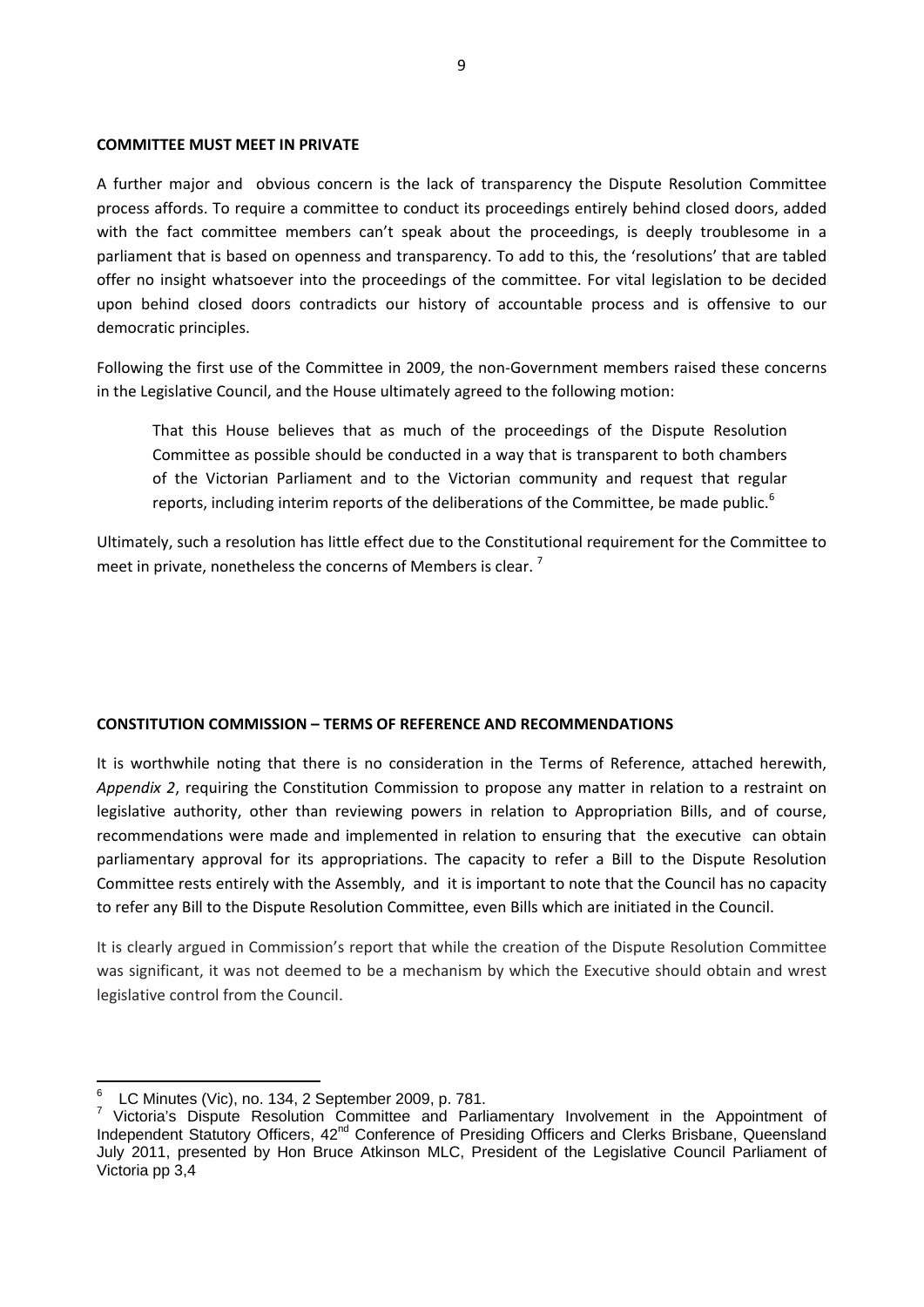The Commission observed……..

"Upper houses have only one hold over governments ‐ their ability to withhold assent from government legislation.This is the only reason for governments complying with accountability measures of upper houses. A reviewing house without power over legislation would be ineffective. The Commission favours the reintroduction of a mechanism that would assist resolution of deadlocks between the two houses. The method proposed is the revival of procedure similar to the Committee of Managers that existed in the past but has fallen into disuse."

"It should meet in private and its charter should be to find a sensible solution for the deadlock in the interests of Victoria and Victorians overall."

"The Commission believe that these processes would operate as powerful constraints and deterrents against forcing of an election for a short-term Parliament, but that they do provide necessary safeguards and incentives for dispute resolution."

"It is recognised that this procedure would not guarantee passage of Government leglisation. It would, however, give the electors an opportunity to voice an opinion on the Government and to indicate the voters' view as to a solution to the deadlock, either for or against the Government."<sup>8</sup>

This led to the **Major recommendation** 11. "A system for resolution of "deadlocks" between the Legislative Council and the Legislative Assembly to be established."<sup>9</sup>, which was adopted in the government's response, *Appendix 3*, and the procedure, *Appendix 4.*

#### **THE EXECUTIVE AND PARLIAMENT**

The former Clerk of the Senate, Harry Evans, had much to say on the reform of parliament, in particular he made the point that proposals for amendments to the operation of parliament were premised on an electoral college theory, which of course, is a view which inevitably most executives will hold, simply because of the desire to progress the policy agenda unimpeded.

"These orthodox proposals for changing parliament are based on what might be kindly called the electoral college theory of parliament. According to this view, the electors elect a party (or a party leader) to govern. The government governs with the total power to change the law and virtually do what it likes between elections. The purpose of parliament is to register the voters' choice of a government, that is, to act as an electoral college. Parliament must not interfere with the government governing, as that would be a violation of the system. In particular, for an upper house with a different electoral basis and party composition to interfere with the government is a violation of democracy. In other words, to use a less kindly term, parliament should be a rubber stamp."

 <sup>8</sup> A House For Our Future, A Report, Constitution Commission Victoria 2002, pp 58,59

<sup>&</sup>lt;sup>9</sup> A House For Our Future, A Report, Constitution Commission Victoria 2002, p71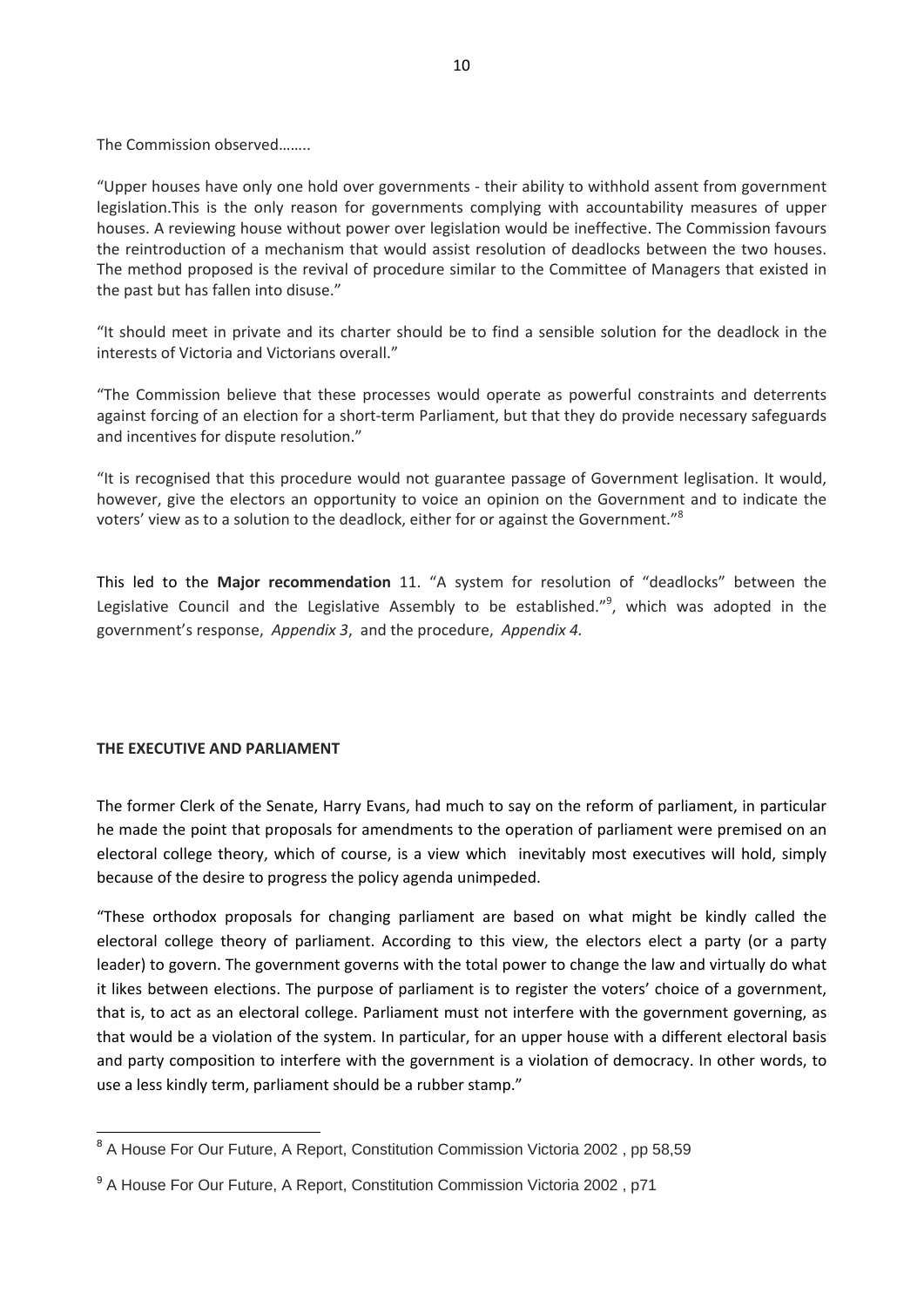Evans goes on to say "…if we choose a government and give it absolute power, what is the purpose of having a parliament at all? It is a very expensive institution to keep, if it is only an electoral college. We could save a lot of money by dismissing all its members after the election, as with the American electoral college. "

The concept which contemporary voters are familiar with, is informed largely by the media and dramatic portrayal of government through the eyes of the American model, where the executive in fact sits outside the parliament. It is something that most ordinary Australians would be more familiar with than the reality of the parliamentary system with which we are dealing. It is clear that the concept of executives being accountable to parliament is now not well understood in the public mind, but it will be well understood in the minds of parliamentary practitioners and observers.

Evans treats this discussion in the following manner "Responsible government was a system which existed from the mid  $19^{th}$  century to the early  $20^{th}$  century, after which it disappeared. It involved a lower house of parliament with the ability to dismiss a government and appoint another between elections. This system has been replaced by one whereby the government of the day controls the lower house by a built-in, totally reliable and "rusted on" majority. Not only is the government not responsible to, that is, removable by, the lower house, but it is also not accountable to it. The government's control of the parliamentary process means that it is never effectively called to account in the lower house."

Evans makes it clear, as concisely as can be made clear, by his following comment "Upper houses have only one hold over governments, their ability to withhold assent from government legislation.", the effect of which is well understood that without a capacity to effectively challenge the executive's legislation, given the assumption that any legislation coming from the Assembly is a reflection of the executive's view, then Upper Houses will be ineffective. "A reviewing house without power over legislation would be ineffective."<sup>10</sup>

While the drafters of the provisions to amend the Constitution and establish the Dispute Resolution Committee may have been inspired, it is hard to determine whether the provisions are designed by co‐ mission or omission in their ambiguity, because it is evident that the provisions do not reflect the view of the Constitution Commission.

"In its report, the Constitution Commission "recognised that this procedure would not guarantee passage of government legislation." Nor should it! If the government were guaranteed passage of its legislation, we would not need an Upper House. In fact we could dispense with Parliament altogether and allow the government to legislate by decree. $"^{11}$ 

 <sup>10</sup> National Press Club Address 24 April 2002; The Australian Parliament: Time for Reformation Harry Evans, Clerk of the Senate

<sup>&</sup>lt;sup>11</sup> The Constitution of Victoria, Greg Taylor, The Federation Press, Sydney, 2006, pp 338,339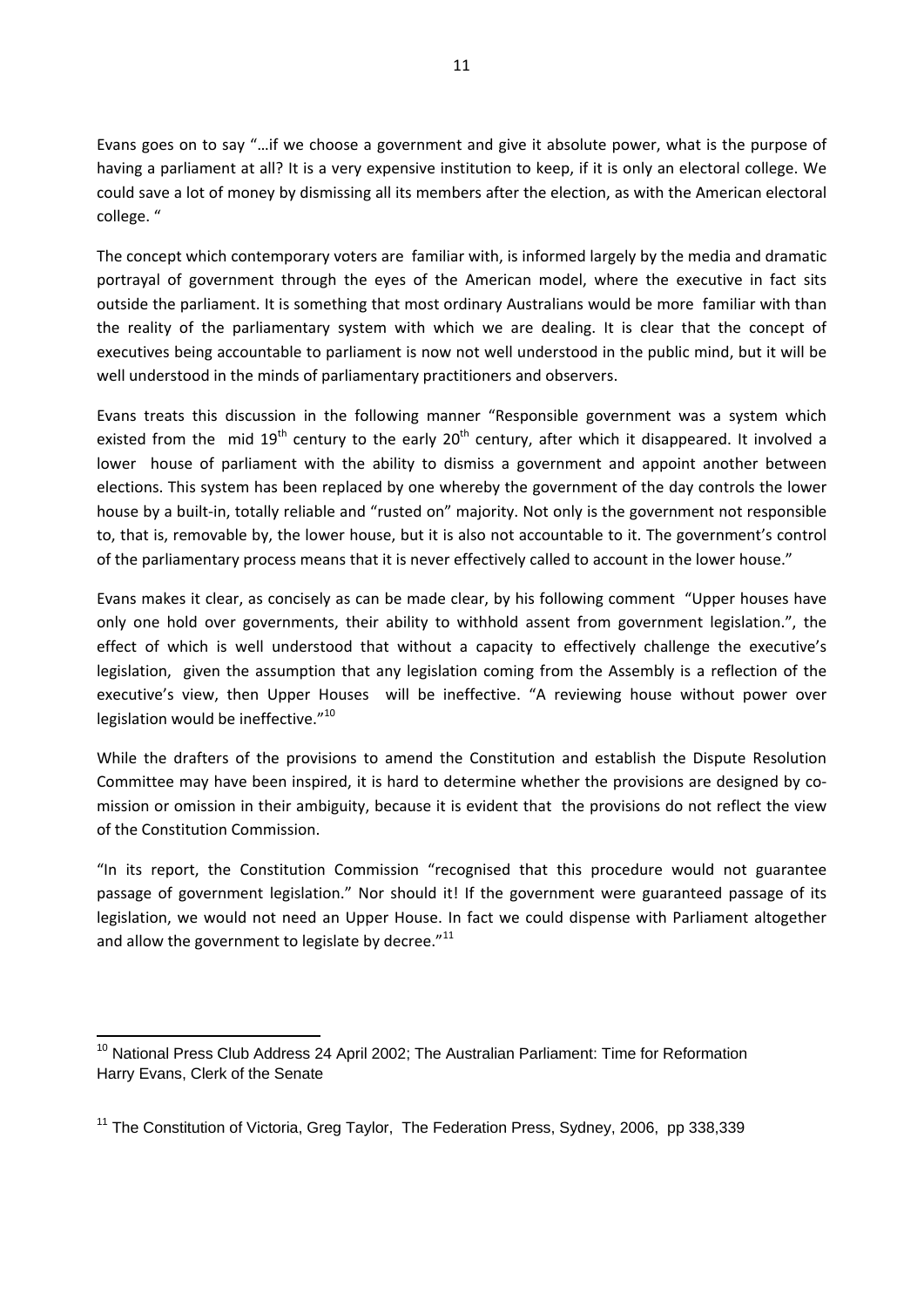Whether by design or by default, it is clear now that there is an incentive for executives to find a way of exploiting the Disputes Resolution Committee mechanism, to give Premiers an advantage in relation to the calling of an early election, notwithstanding there are fixed four year terms in the state.

"In Victoria, under the fixed term system adopted in 2003, the failure of the joint Dispute Resolution Committee to resolve a dispute between the House allows the calling of an early election at any time for the remaining life of the Parliament. This gives the Government an incentive to use the deadlock mechanism – but also, paradoxically, an incentive to fail to reach a compromise on at least one blocked Bill during each term of Parliament, in order to give the Premier a free hand with election timing."<sup>12</sup>

It was evident at the time of the drafting and passage of the constitutional amendments that the view of commentators and parliamentarians was that the mechanism for resolution was simply a facilitation to resolving policy differences in relation to the detail of bills. It is somewhat meaningful to consider the prospect of governments having their legislative program delayed . The Commission intended utilising the Dispute Resolution Committee for the benefit of finding a compromise. Given that there are now extended parliamentary terms of fixed four years in Victoria, the Dispute Resolution Committee hyperthetically provides a mechanism for coming to some agreement.

This was summed up in the assessment of Brian Costar "The question then arises: have the powers of the Victorian Legislative Council been so reduced as to compromise its capacity for genuine review? Only time will tell, but the Council, while ceding its veto power, still retains legislative influence. First, the policy issue at stake would have to be substantial indeed to encourage a Premier to go to an early election over a single bill. Second, the delay power of the Council is much greater, say, than that of the House of Lords and it is unlikely that governments would be willing to have legislation held up for perhaps three years or more. Compromise would present a much more attractive option, as it has sometimes in the past."<sup>13</sup>

## **RESOLUTION OF THE INTRACTABLE DISPUTE**

As can be seen below, the new section 65A defines a disputed bill:

*"Disputed Bill* means a Bill which has passed the Assembly and having been transmitted to and received by the Council not less than 2 months before the end of the session has not been passed by the Council within 2 months after the Bill is so transmitted, either without amendment or with such amendments only as may be agreed to by both the Assembly and the Council."<sup>14</sup>

  $12$  State Constitutional Landmarks, The Federation Press, Sydney, 2006, Editor George Winterton Chapter - Deadlocks in State Parliaments, contributed by John Waugh, pp 196, 197

<sup>&</sup>lt;sup>13</sup> Restraining Elective Dictatorship, The Upper House Solution? by Nicholas Aroney, Scott Prasser and J.R.Nethercote , University of Western Australia Press, Crawley, WA, 2008 Chapter - Restraining Elective Dictatorship, contributed by Brian Costar pg205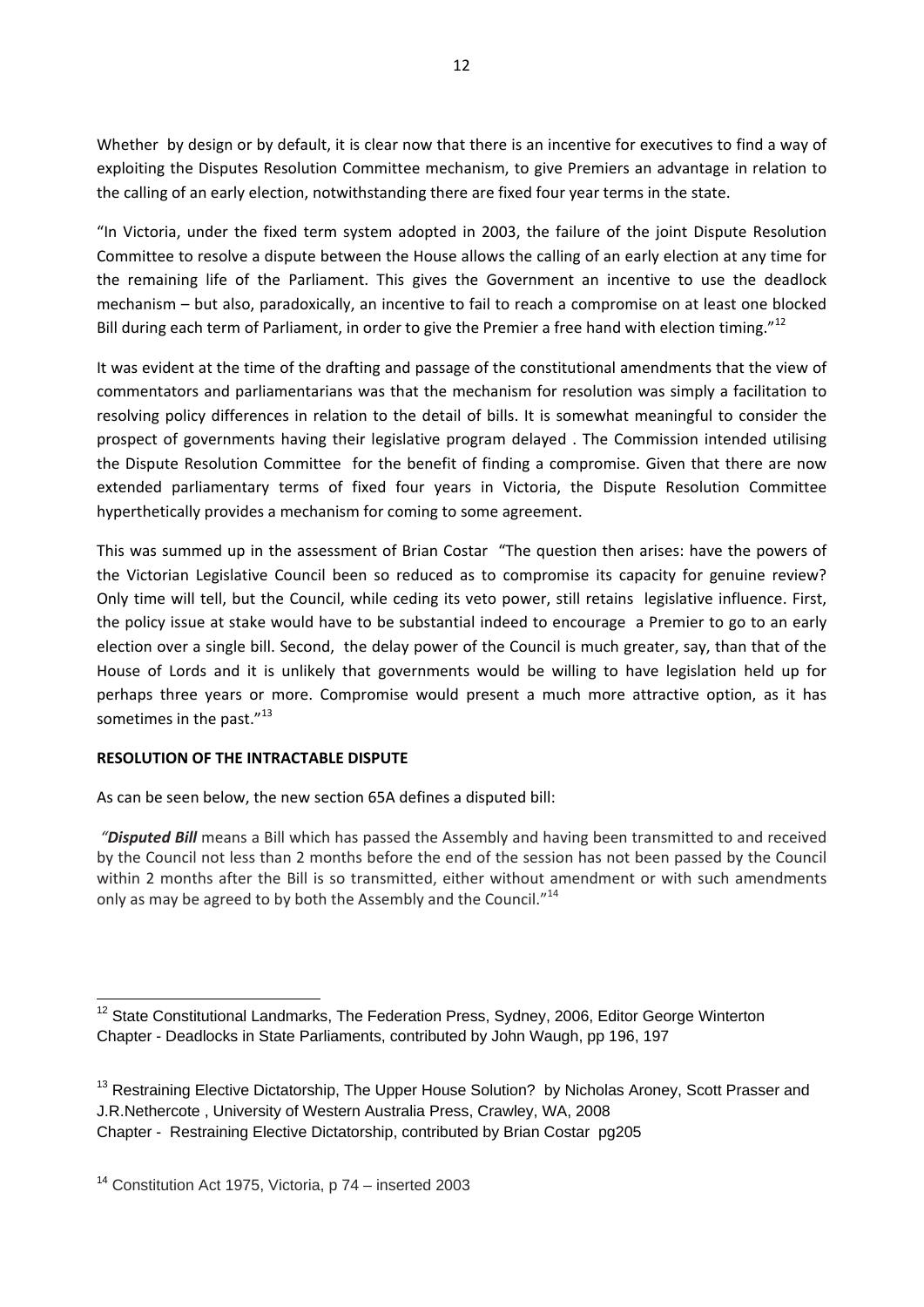This fails to clarify what can be deemed by members of the Legislative Council to be a defeated bill rather than a disputed bill and how a defeated bill should be dealt with. This ambiguity should be resolved.

To resolve the ambiguity in regard to Defeated Bills I propose a definition be inserted in the Constitution Act at Section 5 – Definitions, so as not to be in conflict with the entrenched provisions of Division 9A – Provisions, relating to disputes concerning Bills.

Therefore as a "bush" lawyer and with apologies to Parliamentary Counsel, I propose the new definition to be something like:

Defeated Bill means a bill which has been proposed to either house and the question has been negatived and therefore the proposed law has been annulled or extinguished, i.e. has been put to an end *(Macquarie Dictionary 5th Edition).*

Given that the Constitution Act may be amended by an absolute majority in both Houses, other than the entrenched provisions, this clarification may be achieved during the course of the  $57<sup>th</sup>$  Parliament, relatively simply, and therefore resolve the extreme tension that occurred between the Houses in the 56<sup>th</sup> Parliament and inevitably which will reoccur in future Parliaments.

Perhaps this proposal will be received with favour by those who are committed to a bicameral parliament which can hold the Executive to account.

**PHILIP R DAVIS LEGISLATIVE COUNCIL PARLIAMENT HOUSE MELBOURNE VICTORIA 30 September 2011**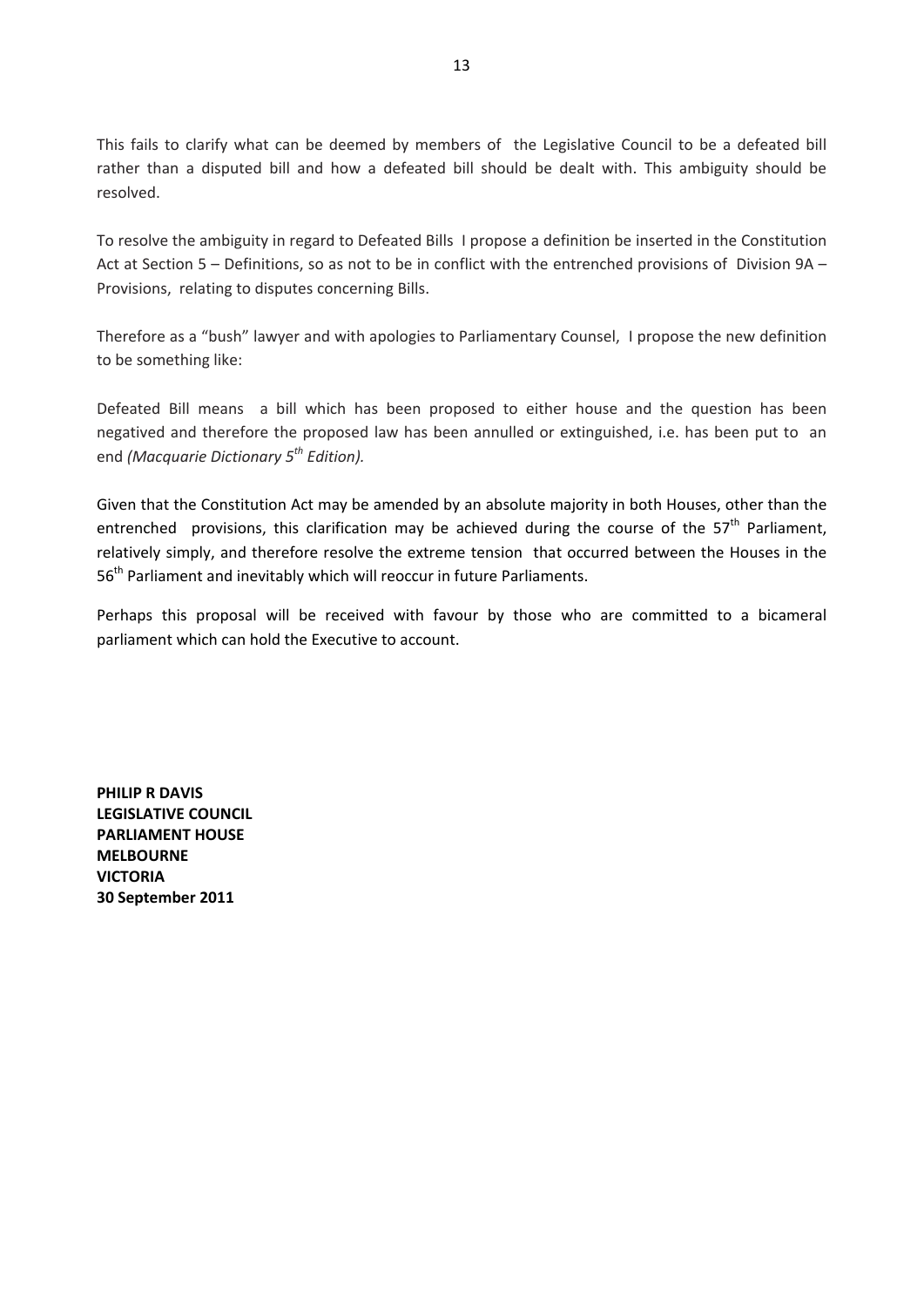#### **65B Dispute Resolution Committee**

- (1) A Dispute Resolution Committee is to be established as soon as conveniently practicable after the commencement of each Parliament.
- (2) The Dispute Resolution Committee holds office for the Parliament during which it is appointed until the dissolution or other lawful determination of the Assembly.
- (3) The Dispute Resolution Committee is to consist of 12 members of whom—
	- (a) 7 are to be members of, and appointed by, the Assembly; and
	- (b) 5 are to be members of, and appointed by, the Council.
- (4) When appointing members under subsection (3), each House of the Parliament must take into account the political composition of that House.
- (5) The Dispute Resolution Committee cannot meet until both the Assembly and the Council have made the appointments referred to in subsection (3).
- (6) A member of the Dispute Resolution Committee is to be appointed by the Dispute Resolution Committee as the Chair.
- (7) Each member of the Dispute Resolution Committee is entitled to 1 vote.
- (8) In the event of an equality of votes, the Chair also has a casting vote.
- (9) The Dispute Resolution Committee—
	- (a) must meet in private; and
	- (b) subject to this Division, may determine the rules to be adopted for the conduct of meetings.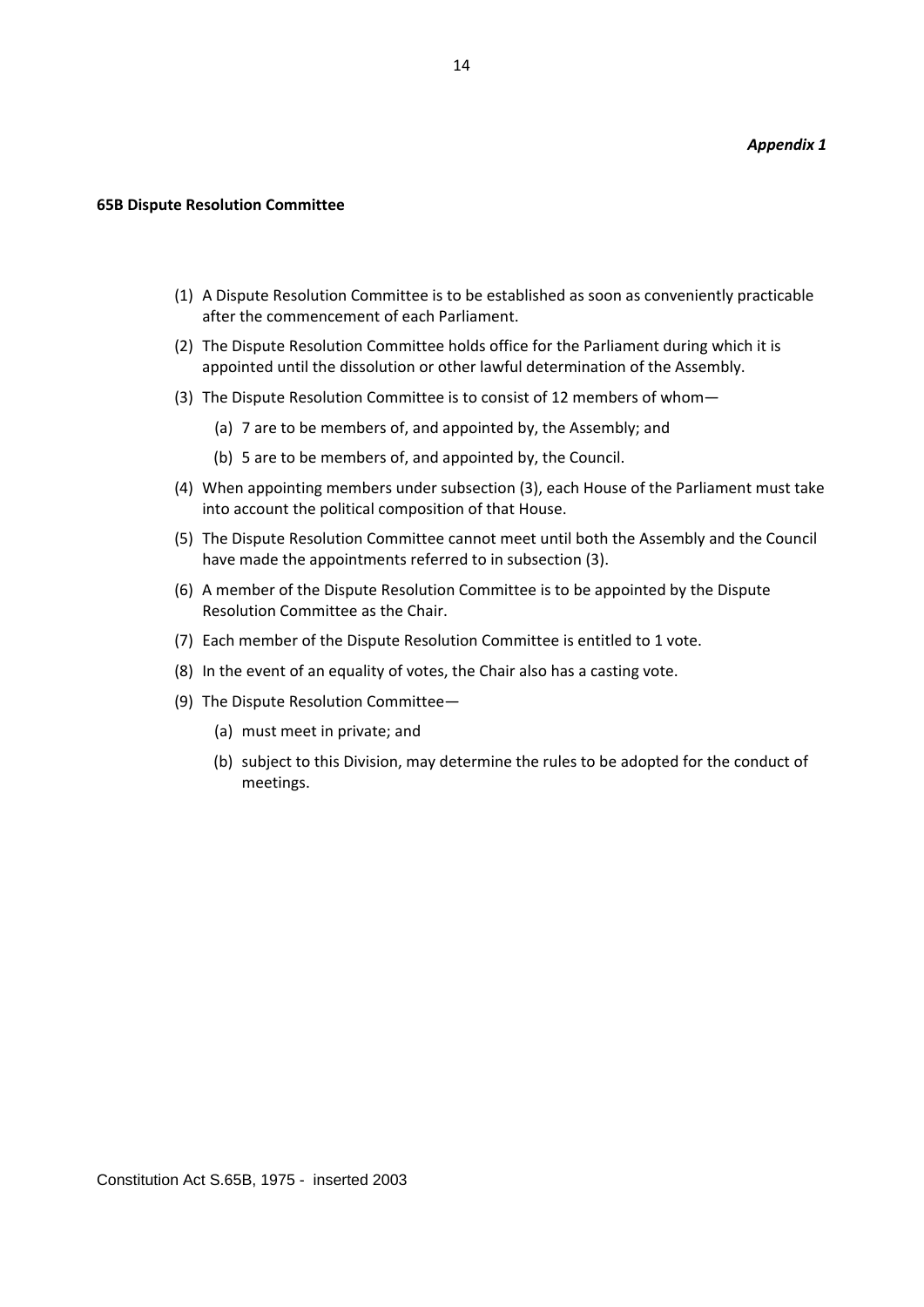## **II. Terms of Reference**

Professor, the Hon George Hampel QC, the Hon Ian Macphee AO and the Hon Alan Hunt AM are appointed to comprise a Constitutional Commission, and Professor, the Hon George Hampel QC is appointed as Chairperson of that Commission.

The purpose of the Commission is to research, investigate, consult, report on and make recommendations concerning the following issues.

Whether the governance of Victoria would be improved by any, and, if so, what, reforms of and/or changes to the *Constitution Act 1975,The Constitution Act Amendment Act 1958* and associated legislation that:

(a) Enable the Legislative Council to operate effectively as a genuine House of Review. In considering this term, the Commission is to consider:

(i) the responsiveness and responsibility of the Upper House to the Victorian people; (ii) the role of and accountability of the Upper House in relation to Executive Government;

(iii) whether the Legislative Council should retain the power to reject appropriation bills, and, if so, whether any or what limitations should be placed on that power; (iv) whether the Members of the Legislative Council should be elected one half at each election or should all be simultaneously elected;

(v) whether the Legislative Council should be elected on the basis of proportional representation and, if so, whether this should be on the basis of multi-member electorates or on any other and what basis.

(b) Give effect to any, and, if so, what, of the following further measures:

(i) a fixed, four‐year term of Parliament.

(ii) the reduction, to any and what extent, of the total number of Members of either House of Parliament.

(iii) the removal or modification in any way of the nexus between the Houses which is provided by sections 27 and 28 of the *Constitution Act*.

That nexus is comprised of the following elements:

• each Legislative Council province consists of four complete and contiguous Legislative Assembly districts;

• each Legislative Council province returns 2 members, elected on rotation, with a term equal to two Legislative Assembly terms; and

• requiring half of the Members of the Legislative Council to be elected at the same time as the Members of the Legislative Assembly.

In making the research and investigations referred to above, the Commission is to seek and consider submissions from the public in any manner it considers appropriate.

A House For Our Future, A Report, Constitution Commission Victoria 2002 p5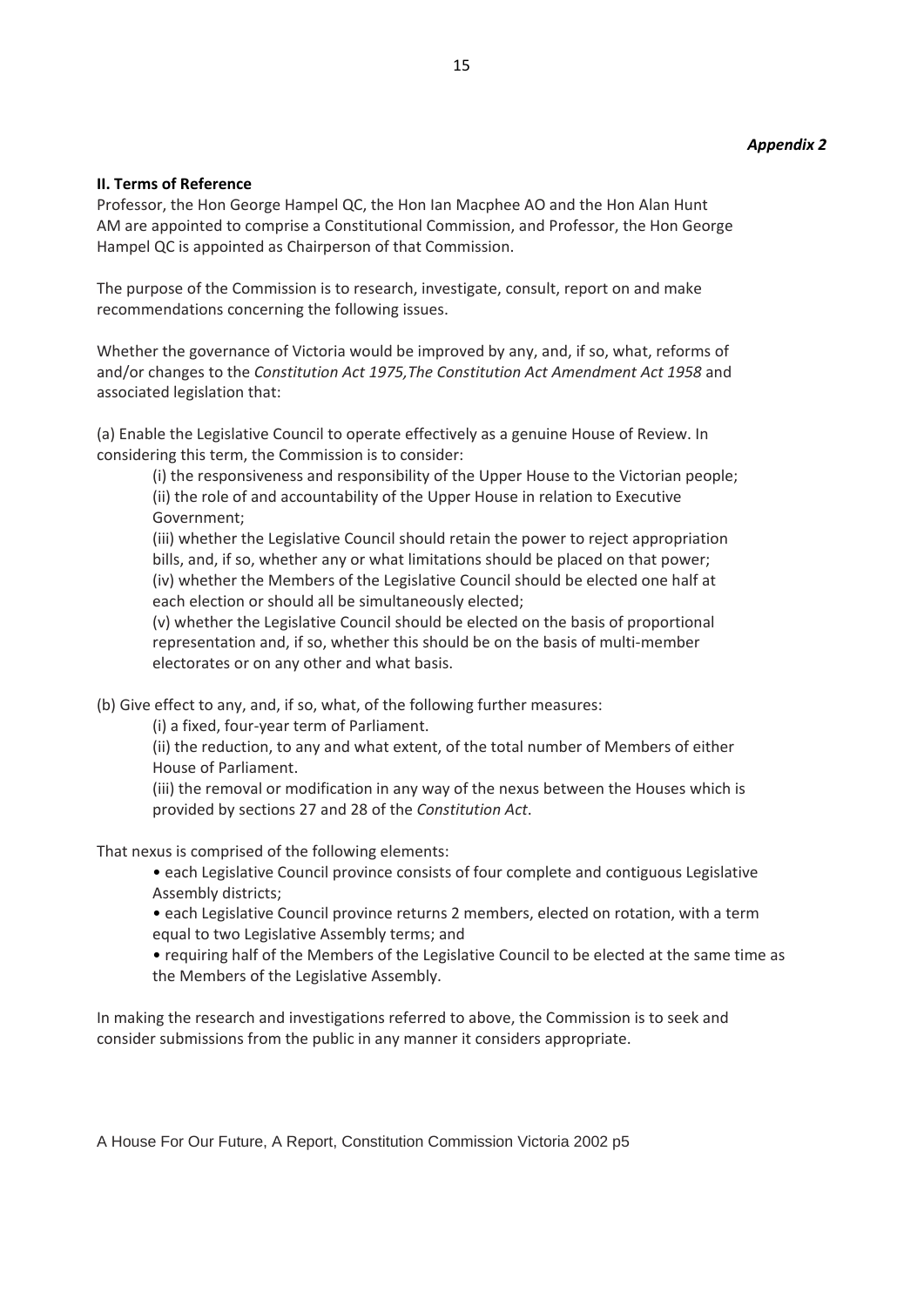#### *Appendix 3*

### **[Rec 11]** *A system for the resolution of "deadlocks" between the Legislative Council and the Legislative Assembly to be established*.

26. The Government accepts this recommendation.

27. The method proposed by the Report involves a requirement that a Dispute Resolution Committee of 7 Assembly members and 5 Council members be established at the start of each Parliamentary session.

28. In the event of a deadlock between the Houses over a Bill, the committee will meet and attempt to develop a compromise resolution.

29. If any resolution of the committee is not acceptable to the Assembly the Bill in question then becomes a Deadlocked Bill. The Premier may advise the Governor to dissolve both Houses or the Bill(s) may be held over until the next election.

30. If the resolution is accepted by the Assembly and rejected by the Council it becomes a Deadlocked Bill and the procedure referred to above may be followed.

31. Following an election, either a normal electoral cycle or following a dissolution of both Houses, if the Assembly again passes the Deadlocked Bill(s) in either it's original form, or in the Dispute Resolution Committee form if that is acceptable to the Government, and it is again rejected or not passed by the Council, the Premier may recommend to the Governor a joint sitting at which the Bill(s) will be dealt with.. At the joint sitting an absolute majority would be required for ordinary bills, and a 3/5 majority for entrenched provisions (see below).

32. The Government accepts the Report's recommendation to adopt the NSW model for dealing with a double dissolution in the context of a fixed four year term. This ensures if a double dissolution is called, the Government elected runs a full four year term.

A House For Our Future, The Government's Response, July 2002 pp. 4,5